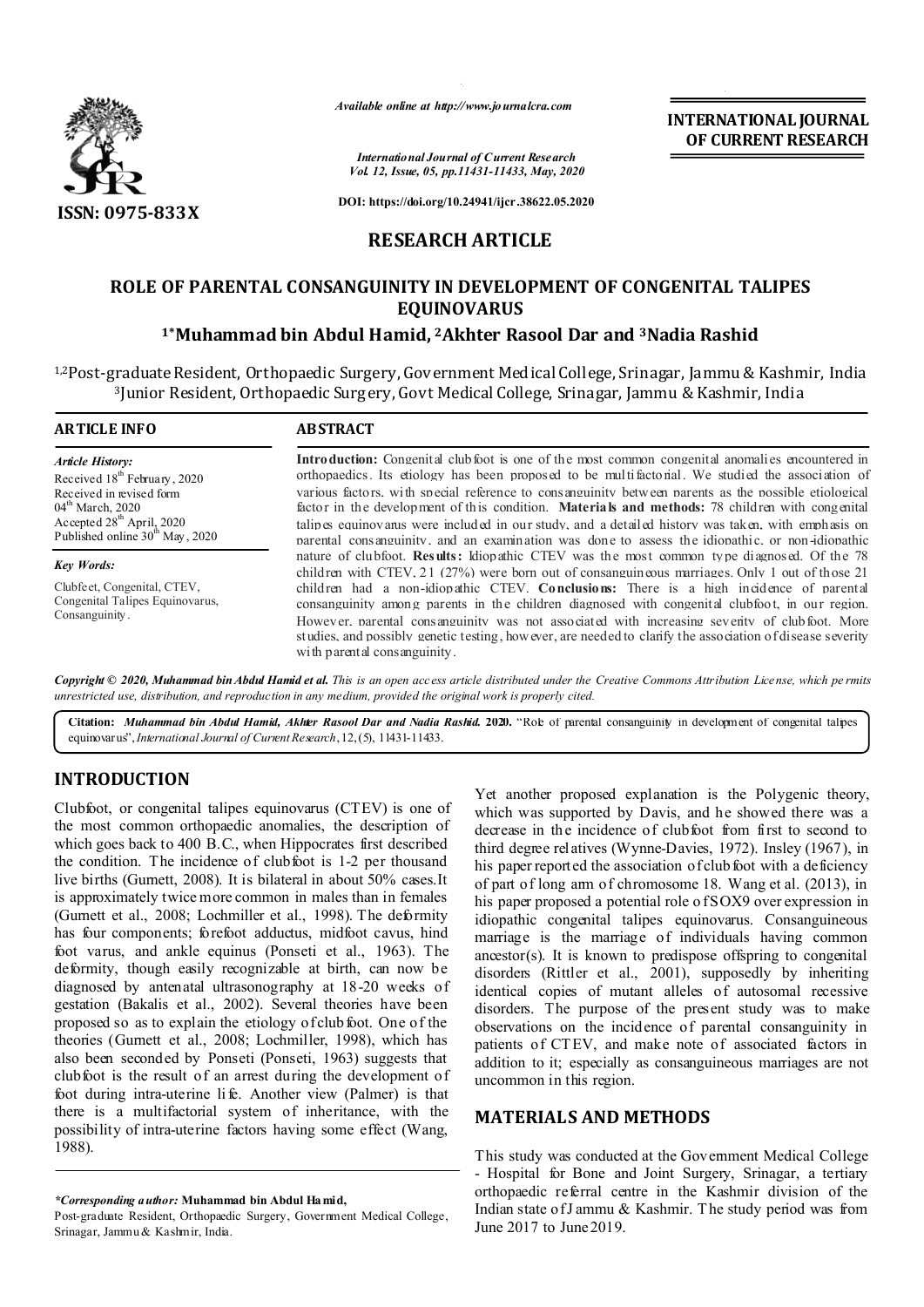During the study period, a total of 108 patients who were less than 1 month old, presenting to our out-patient department first with complaints of a deformed foot were evaluated by a team of three Orthopaedic residents. The patients with any of the known or suspected causes of clubfoot were also included in our study (central nervous system defects, meningomyelocele, meningocele, arthrogryposis multiplex congenita, metabolic disorders, and neuromuscular abnormalities). Postural clubfoot was excluded from our analysis. After the exclusion process, 78 patients of congenital talipes equinovarus remained in the study. Before including the babies in our study, a detailed, informed consent regarding the inclusion of their data in our study was taken from their parents. A detailed parental history was taken and a full physical examination was done subsequently, and the findings were recorded. History included details of the baby, e.g. birth order, enquiring about consanguinity between the couples, and family history of similar deformities. Examination included scoring the feet by the Pirani scoring system (World Health Organization, 2019) for clubfeet. This scoring system took into consideration midfoot and hind-foot deformities only. Three signs for Mid foot include a deep medial crease, curved lateral border, and coverage of the lateral part of the talar head. Three signs for Hind foot include posterior creases, empty heel, and rigid equinus. Each is scored according to the following principle:

0, no abnormality.

0.5, moderate abnormality.

1, severe abnormality.

Thus, each foot can have a Mid foot score between 0-3 and a hind foot score between 0-3 and a total score between 0-6 All of these patients were managed by the Ponseti casting technique.

| Type of CTEV | <b>Bilateral</b> | $P_{12h}$ | 'et |
|--------------|------------------|-----------|-----|
| Idiopathic   |                  |           |     |
| Secondary    |                  |           |     |

#### **RESULTS**

A total of 78 children presented to our department with clubfeet. Out of these 78 patients, 21 children (27%) were born out of consanguineous marriage. The most common type of consanguinity was marriage between first cousins (14 couples). This implies uncle's son marrying aunty's daughter, or vice versa. Remaining couples were marriage between second cousins. Out of the 78 children evaluated, 48 p atients (61.5%) had bilateral CTEV, whereas the remaining 30 patients (38.5%) had unilateral CTEV. 8 were left sided and 22 were right sided. There was a male predominance in our patients, 54 patients (69.2%) were males, and 24 patients (30.8%) were females. Idiopathic CTEV was by far the most common type diagnosed. 72 patients were diagnosed with Idiopathic CTEV, and 6 patients had secondary CTEV.

Of the 6 patients with non idiopathic CTEV,

- One child was born out of a consanguineous marriage
- 3 of the patients with non-idiopathic CTEV were males, 3 were females
- 2 patients had AMC, 2 patients had neural tube defects, 1 patient had polydactyly, and 1 was associated with congenital deformity of upper limb

49 patients out of 78 in our study were first born. 29 patients in our study had a Pirani score o f 6/6, 29 patients had a score o f 4.5/6, 20 patients had a score of 3/6 at presentation. All of the cases with non idiopathic CTEV had Pirani scores of 6/6. Only 1 case in our study was diagnosed by antenatal ultrasound before delivery, at 22 weeks of gestation. Subsequent amniocentesis was not done. Deformities of all other patients were noted at birth, and orthopaedic advice sought thereafter. No mother in our study had a history of addiction to tobacco, alcohol or any other substance.

#### **DISCUSSION**

In a study conducted by Sreenivas et al. (2012), in 2012, 31% of CTEV children in their study had been born out of consanguineous marriages. In our study also, 27% of children have a history of parental consanguinity. Whether this has a direct role in the causation of CTEV is yet to be determined, as idiopathic CTEV is a polygenetic condition. In the same study by Srinavasan et al, on consanguineous couples, the distribution of CTEV in children born out of consanguineous marriages was: 53.7% idiopathic, and 46.3% non-idiopathic. This incidence of non-idiopathic CTEV was higher than that noted in general population. However, our study showed that only 1 child had non-idiopathic CTEV, out of 21 children with CTEV born out of consanguineous marriages (4.76%). The number o f patients however, in our study, was too low to draw a statistical conclusion. The incidence of non-idiopathic CTEV in consanguineous couples in our study was only 4.76%.

In his study published in 1972, Wynn Davies et al. (1972) concluded that congenital talipes equinovarus had a multifactorial inheritance pattern, wih a male: female ratio of 2:1. Gurnett et al. (2008), reported a male: female ratio o f 2:1, and Lochmiller et al. (1998) reported male: female ratio of 2.5:1. In our study, the male: female ratio was 2.7:1, and it is comparable to previously published reports of a male preponderance of the condition. However, non-idiopathic CTEV in our study had a 1:1 male: female ratio. In the study by Gurnett et al, bilateral CTEV was more common than unilateral, in both idiopathic, and non-idiopathic group. Majority o funilateral CTEV was idiopathic in their group. In our study also, it was found that bilateral CTEV was more common in the idiopathic group. And all of the non-idiopathic CTEV patients had bilateral deformities. CTEV is the most common deformity noted in patients of spina bifida, and frequency varies from 7 to 40% depending on the method of diagnosis (Hunter, 1984). Preconceptional folic acid supplementation has been proposed to reduce the risk of neural tube defects, as shown in the study by Czeizel et al. (1998). 70 mothers in our study took folic acid during pregnancy, but none of them had a history of folic acid intake in the preconceptional period. Maximum number of children with CTEV in our study were firstborn (45%), followed by second born children. In the study by Gurnett et al, 76% patients had idiopathic CTEV, and 24% had secondary CTEV. The prevalence of secondary CTEV varies from 11 to 48 %, in different series (1,5,14). In our study, 7.6% patients had nonidiopathic CTEV, whereas 92.3% had idiopathic CTEV.

#### **Conclusion**

Our study on the associations of CTEV in our population showed that there is high incidence of parental consanguinity, as is widely practiced in our region.